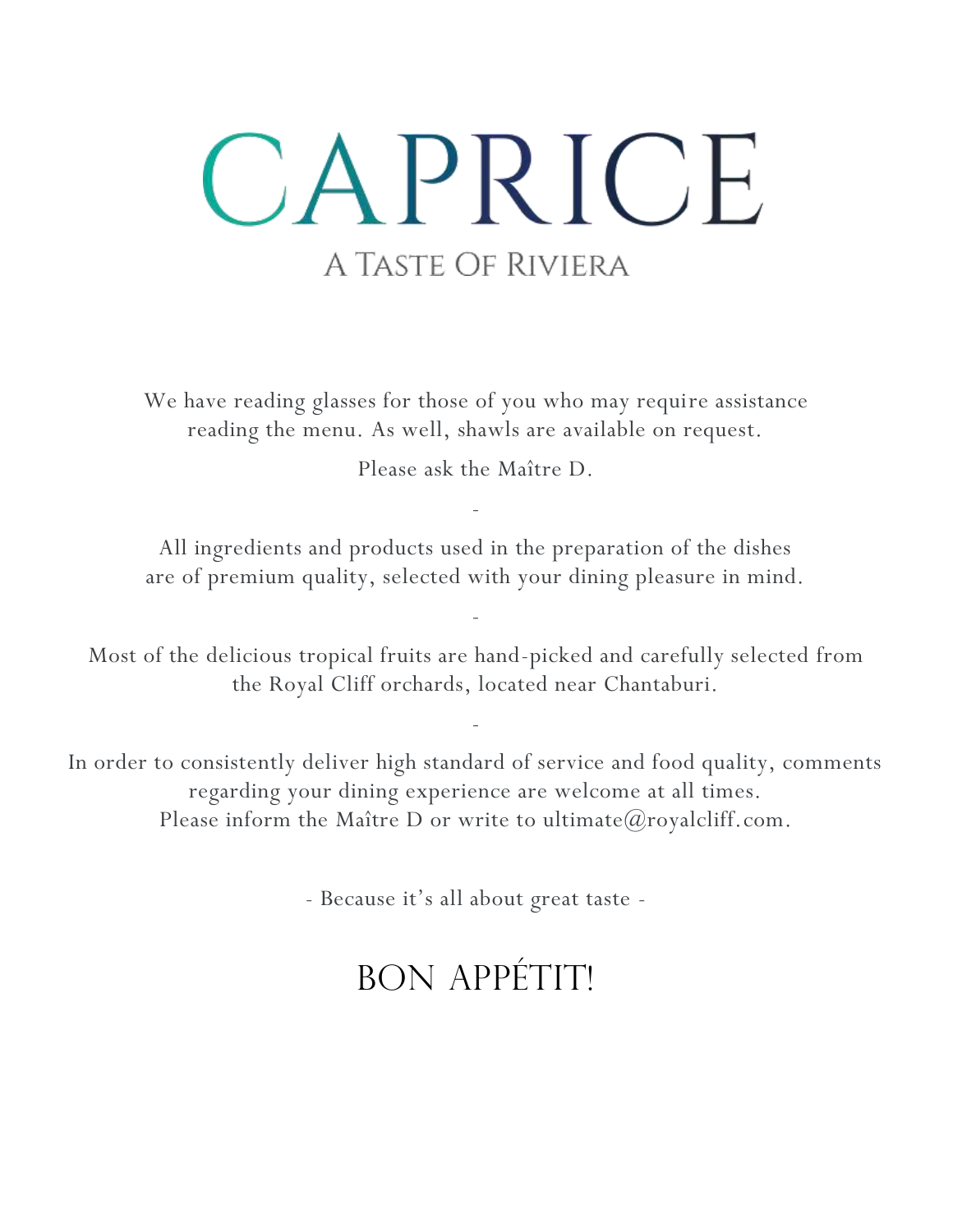#### **Appetizers**

| Pan-Fried Duck Foie Gras (GF) (H)<br>Duo of Mango Chutney, Crisp Lettuce and Blueberries<br>with Balsamic Sauce                                  | 650.-    |
|--------------------------------------------------------------------------------------------------------------------------------------------------|----------|
| Pan-Fried Scallops (GF) (S)<br>Corn Chowder, Sautéed Leek, Roasted Corn, Crispy Pancetta                                                         | $520 -$  |
| Pumpkin Ravioli (H) (V)<br>Cream Cheese and Butternut Squash Filling, Sun-Dried Tomatoes, Pan-Roasted Pumpkin Seeds<br>Roasted Pepper Bell Sauce | 390.-    |
| Sous Vide Salmon Gravlax (H)<br>Smoked Salmon Pâté, Pickled Vegetables, Sourdough Crisps, Potato Salad<br><b>Yoghurt Sauce</b>                   | $320 -$  |
| Avocado Roulade with Shrimps (GF) (H) (S)<br>Organic Yoghurt and Lemon Olive Oil                                                                 | $320 -$  |
| <b>Soups</b>                                                                                                                                     |          |
| <b>Tomato Consommé (S)</b><br>Shredded Crab Meat, Celery Compote, Sliced Cherry Tomatoes, Brioche Croutons<br>Olive Oil                          | $220. -$ |
| Cream of Potato Soup (GF) (P)<br>Sliced Ham, Cheddar Cheese, Sautéed Leek<br>Truffle Oil                                                         | $200.-$  |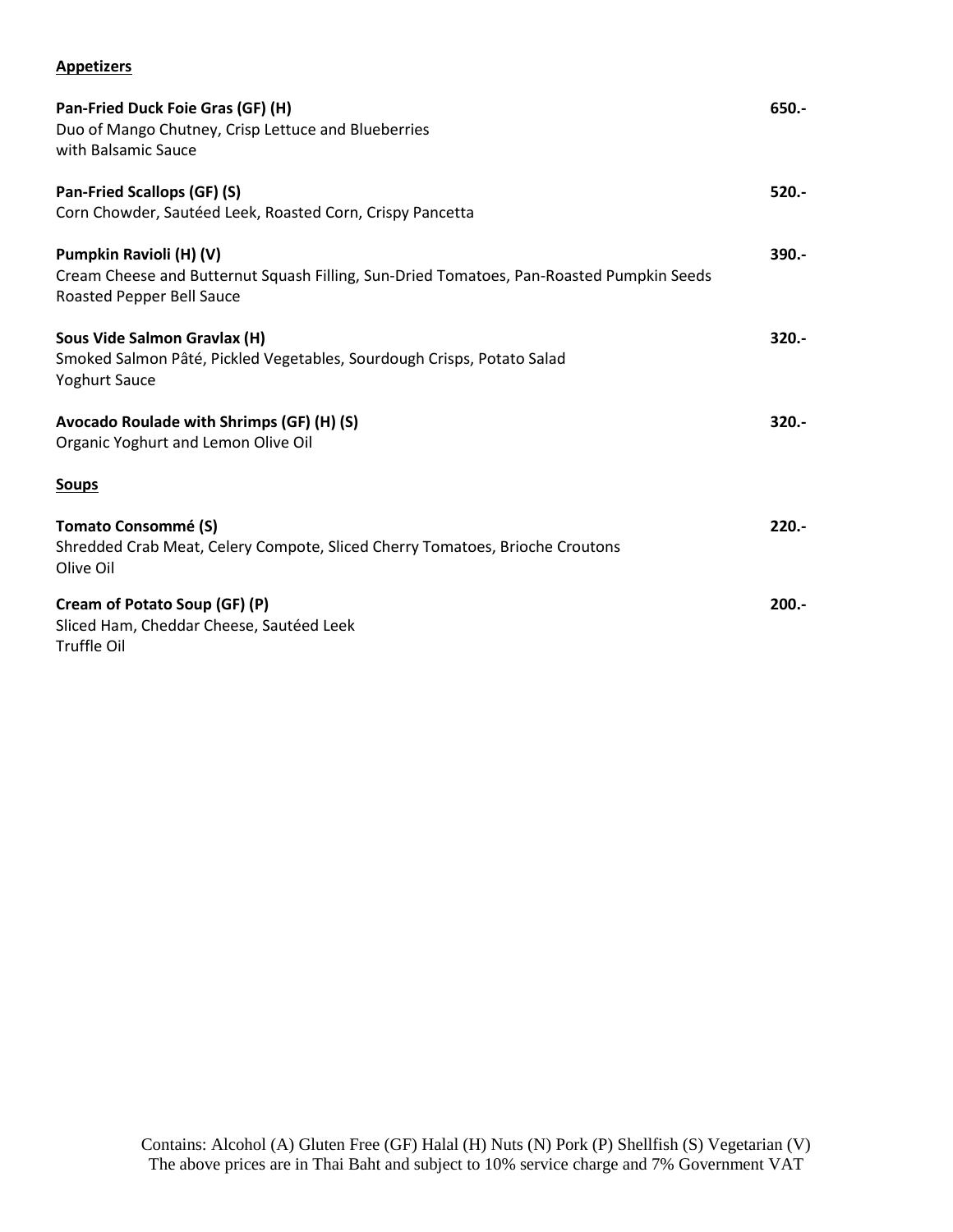### **From The Land**

| Grilled Australian Black Angus Beef Tenderloin, 150 days grain fed<br>200 Grams, Marble Score +2 (A)                                                  | 1390.-  |
|-------------------------------------------------------------------------------------------------------------------------------------------------------|---------|
| Risotto of Potato, Onion Choucroute, Stir-Fried Green Asparagus<br>Madeira Sauce                                                                      |         |
| Grilled Australian Meltique Beef Rump,<br><b>200 Grams (A)</b>                                                                                        | 790.-   |
| Braised Spiced Red Cabbage, Potato Mousseline, Buttered Turnips<br><b>Red Wine Sauce</b>                                                              |         |
| Sous Vide Kurobuta Pork Tenderloin (A) (P)<br>Risotto, Glazed Carrots and Radishes, Sautéed Shimeji Mushrooms<br>Cider Jus                            | 670.-   |
| Honey Crusted Duck Breast (GF) (H)<br>Fondant Potatoes, Carrot Compote, Pulled Duck Leg<br><b>Cherry Sauce</b>                                        | $590 -$ |
| <b>From The Sea</b>                                                                                                                                   |         |
| <b>Grilled Salmon Steak (H)</b><br>Potato Croquettes, Cured Egg Yolk, Buttered Green Asparagus, Curried Cauliflower Puree<br><b>Hollandaise Sauce</b> | $620 -$ |
| Pan-Fried Sea Bass Filet (GF) (H)<br>Dauphinoise Potatoes, Mini Diced Vegetables, Sautéed Shiitake Mushrooms<br>Pink Peppercorn Sauce                 | $590 -$ |
| <b>Vegetarian</b>                                                                                                                                     |         |
| Riso Pasta Risotto (H) (V)<br>Poached Egg, Sautéed Mixed Mushrooms, Parmesan Cheese, Grilled Vegetables<br><b>Truffle Cream Sauce</b>                 | $570 -$ |